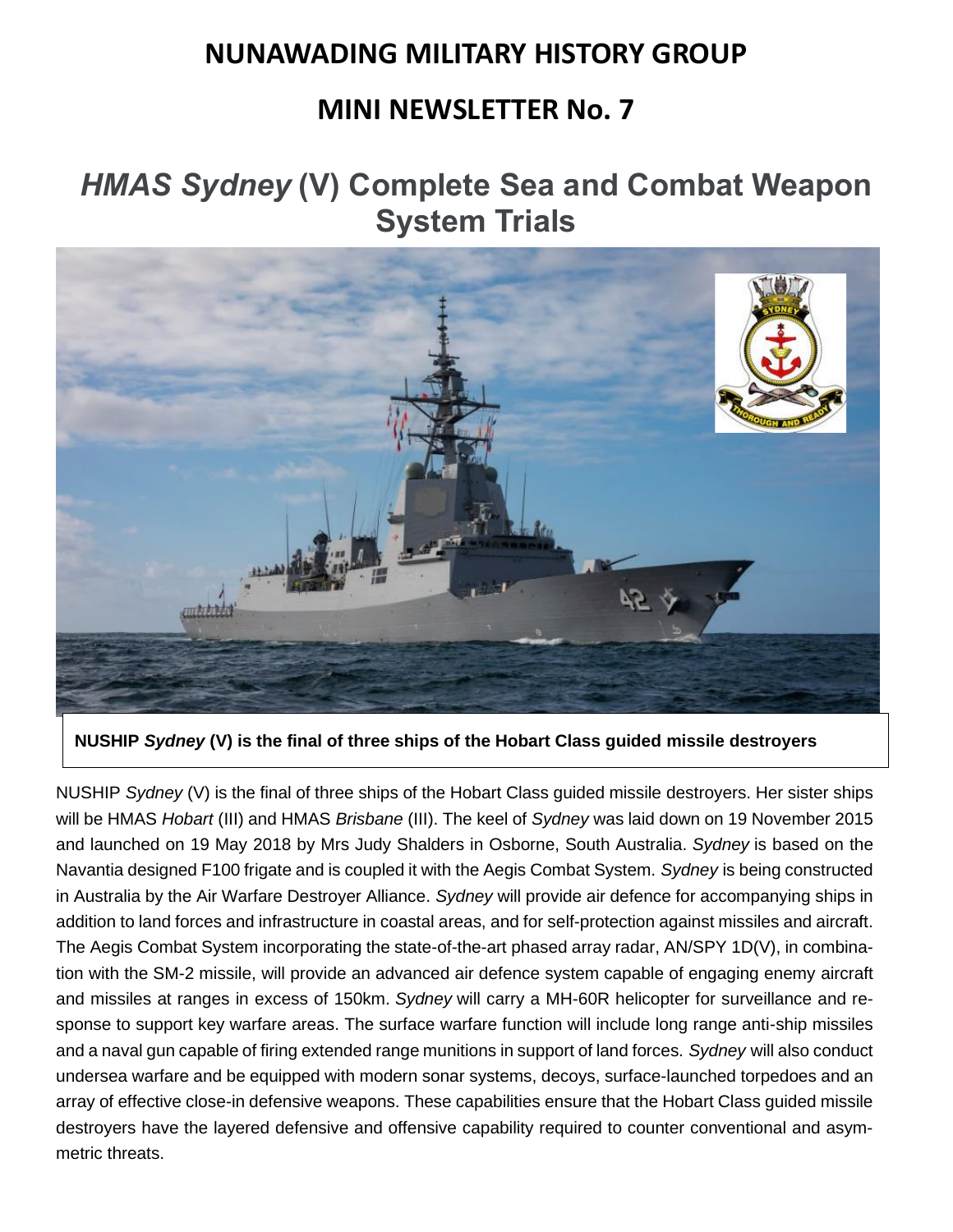# **Kamikaze "Divine Wind" or "Spirit Wind" Recruitment, Training and Cultural Beliefs**

*"There was a hypnotic fascination to the sight so alien to our Western philosophy. We watched each plunging kamikaze with the detached horror of one witnessing a terrible spectacle rather than as the intended victim. We forgot self for the moment as we groped hopelessly for the thought of that other man up there".*

#### *Vice Admiral [C. R. Brown,](https://en.wikipedia.org/wiki/Charles_R._Brown) US Navy*

*Kamikaze* ("divine wind" or "spirit wind"), officially *Tokubetsu Kōgekitai*, "Special Attack Unit"), were a part of the Japanese Special Attack Units of military aviators who initiated suicide attacks for the Empire of Japan against Allied naval vessels in the closing stages of the Pacific campaign of World War II, designed to destroy warships more effectively than possible with conventional air attacks. About 3,800 *kamikaze* pilots died during the war, and more than 7,000 naval personnel were killed by *kamikaze* attacks.

*Kamikaze* aircraft were essentially pilot-guided explosive missiles, purpose-built or converted from conventional aircraft. Pilots would attempt to crash their aircraft into enemy ships in what was called a "body attack" (*tai-atari*) in planes loaded with a combination of explosives, bombs, and torpedoes. Accuracy was much higher than that of conventional attacks, and the payload and explosion larger; about 19% of *kamikaze* attacks were successful. A *kamikaze* could sustain damage that would disable a conventional attacker and still achieve its objective. The goal of crippling or destroying large numbers of Allied ships, particularly aircraft carriers, was considered by the Empire of Japan to be a just reason for sacrificing pilots and aircraft.

These attacks, which began in October 1944, followed several critical military defeats for the Japanese. They had long since lost aerial parity because of having outdated aircraft and enduring the loss of experienced pilots. Japan suffered from a diminishing capacity for war and a rapidly declining industrial capacity relative to that of the Allies. Japan was also losing pilots faster than it could train their replacements. These combined factors, along with Japan's unwillingness to surrender, led to the use of *kamikaze* tactics as Allied forces advanced towards the Japanese home islands.

The tradition of death instead of defeat, capture and shame was deeply entrenched in Japanese military culture; one of the primary values in the samurai life and the *Bushido* code was loyalty and honor until death. In addition to kamikazes, the Japanese military also used or made plans for non-aerial Japanese Special Attack Units, including those involving submarines, human torpedoes, speedboats and divers.

#### **Recruitment**

It was claimed by the Japanese forces at the time that there were many volunteers for the suicidal forces. Captain Motoharu Okamura commented that "there were so many volunteers for suicide missions that he referred to them as a swarm of bees", explaining: "Bees die after they have stung." Okamura is credited with being the first to propose the *kamikaze* attacks. He had expressed his desire to lead a volunteer group of suicide attacks some four months before Admiral Takijiro Ohnishi, commander of the Japanese naval air forces in the Philippines, presented the idea to his staff. While Vice Admiral Shigeru Fukudome, commander of the second air fleet, was inspecting the 341st Air Group, Captain Okamura took the chance to express his ideas on crash-dive tactics. "In our present situation I firmly believe that the only way to swing the war in our favor is to resort to crash-dive attacks with our planes. There is no other way. There will be more than enough volunteers for this chance to save our country, and I would like to command such an operation. Provide me with 300 planes and I will turn the tide of war."

When the volunteers arrived for duty in the corps, there were twice as many persons as aircraft available. "After the war, some commanders would express regret for allowing superfluous crews to accompany sorties, sometimes squeezing themselves aboard bombers and fighters so as to encourage the suicide pilots and, it seems, join in the exultation of sinking a large enemy vessel." Many of the *kamikaze* pilots believed their death would pay the debt they owed and show the love they had for their families, friends and emperor. "So eager were many minimally trained pilots to take part in suicide missions that when their sorties were delayed or aborted, the pilots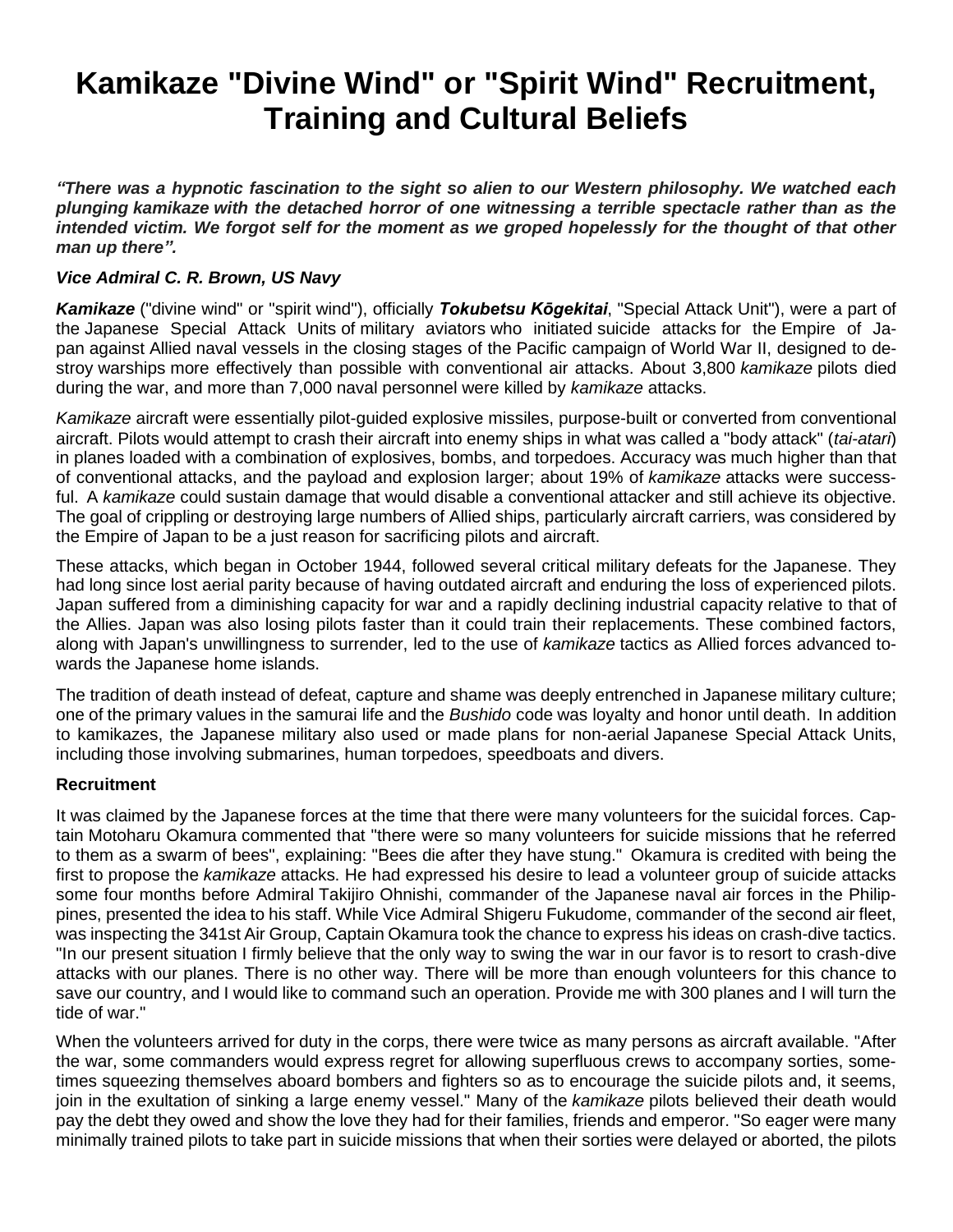became deeply despondent. Many of those who were selected for a body crashing mission were described as being extraordinarily blissful immediately before their final sortie."

As time wore on, modern critics questioned the nationalist portrayal of *kamikaze* pilots as noble soldiers willing to sacrifice their lives for the country. In 2006, [Tsuneo Watanabe,](https://en.wikipedia.org/wiki/Tsuneo_Watanabe) editor-in-chief of the *Yomiuri Shimbun*, criticized Japanese nationalists' glorification of *kamikaze* attacks:

It's all a lie that they left filled with braveness and joy, crying, "Long live the emperor!" They were sheep at a slaughterhouse. Everybody was looking down and tottering. Some were unable to stand up and were carried and pushed into the plane by maintenance soldiers.

#### **Training**

When you eliminate all thoughts about life and death, you will be able to totally disregard your earthly life. This will also enable you to concentrate your attention on eradicating the enemy with unwavering determination, meanwhile reinforcing your excellence in flight skills.

#### — *Excerpt from a kamikaze pilots' manual*

*Tokkōtai* pilot training, as described by Takeo Kasuga, generally "consisted of incredibly strenuous training, coupled with cruel and torturous corporal punishment as a daily routine". Daikichi Irokawa, who trained at Tsuchiura Naval Air Base, recalled that he "was struck on the face so hard and frequently that [his] face was no longer recognizable". He also wrote: "I was hit so hard that I could no longer see and fell on the floor. The minute I got up; I was hit again by a club so that I would confess." This brutal "training" was justified by the idea that it would instill a "soldier's fighting spirit", but daily beatings and corporal punishment eliminated patriotism among many pilots.

We tried to live with 120 percent intensity, rather than waiting for death. We read and read, trying to understand why we had to die in our early twenties. We felt the clock ticking away towards our death, every sound of the clock shortening our lives.

#### Irokawa Daikichi, *Kamikaze Diaries: Reflections of Japanese Student Soldiers*

Pilots were given a manual that detailed how they were supposed to think, prepare and attack. From this manual, pilots were told to "attain a high level of spiritual training", and to "keep [their] health in the absolute best condition". These instructions, among others, were meant to make pilots mentally ready to die.

The *tokkōtai* pilot's manual also explained how a pilot may turn back if the pilot could not locate a target and that "[a pilot] should not waste [his] life lightly". One pilot who continually came back to base was shot after his ninth return.

The manual was incredibly detailed in how a pilot should attack. A pilot would dive towards his target and "aim for a point between the bridge tower and the smokestacks". Entering a smokestack was also said to be "effective". Pilots were told not to aim at a ship's bridge tower or gun turret but instead to look for elevators or the flight deck to hit. For horizontal attacks, the pilot was to "aim at the middle of the vessel, slightly higher than the waterline" or to "aim at the entrance to the aircraft hangar, or the bottom of the stack" if the former was too difficult.

The *tokkōtai* pilot's manual told pilots to never close their eyes, as this would lower the chances of hitting their targets. In the final moments before the crash, the pilot was to yell "*hissatsu*" at the top of his lungs, which translates to "certain kill".

#### **Cultural Background**

In 1944–45, US military leaders invented the term "State Shinto" as part of the Shinto Directive to differentiate the Japanese state's ideology from traditional [Shinto](https://en.wikipedia.org/wiki/Shinto) practices. As time went on, Americans claimed, Shinto was used increasingly in the promotion of nationalist sentiment. In 1890, the Imperial Rescript on Education was passed, under which students were required to ritually recite its oath to offer themselves "courageously to the state" as well as protect the Imperial family. The ultimate offering was to give up one's life. It was an honour to die for Japan and the Emperor. Axell and Kase pointed out: "The fact is that innumerable soldiers, sailors and pilots were determined to die, to become *eirei*, that is 'guardian spirits' of the country. ... Many Japanese felt that to be enshrined at Yasukuni was a special honour because the Emperor visited the shrine to pay homage twice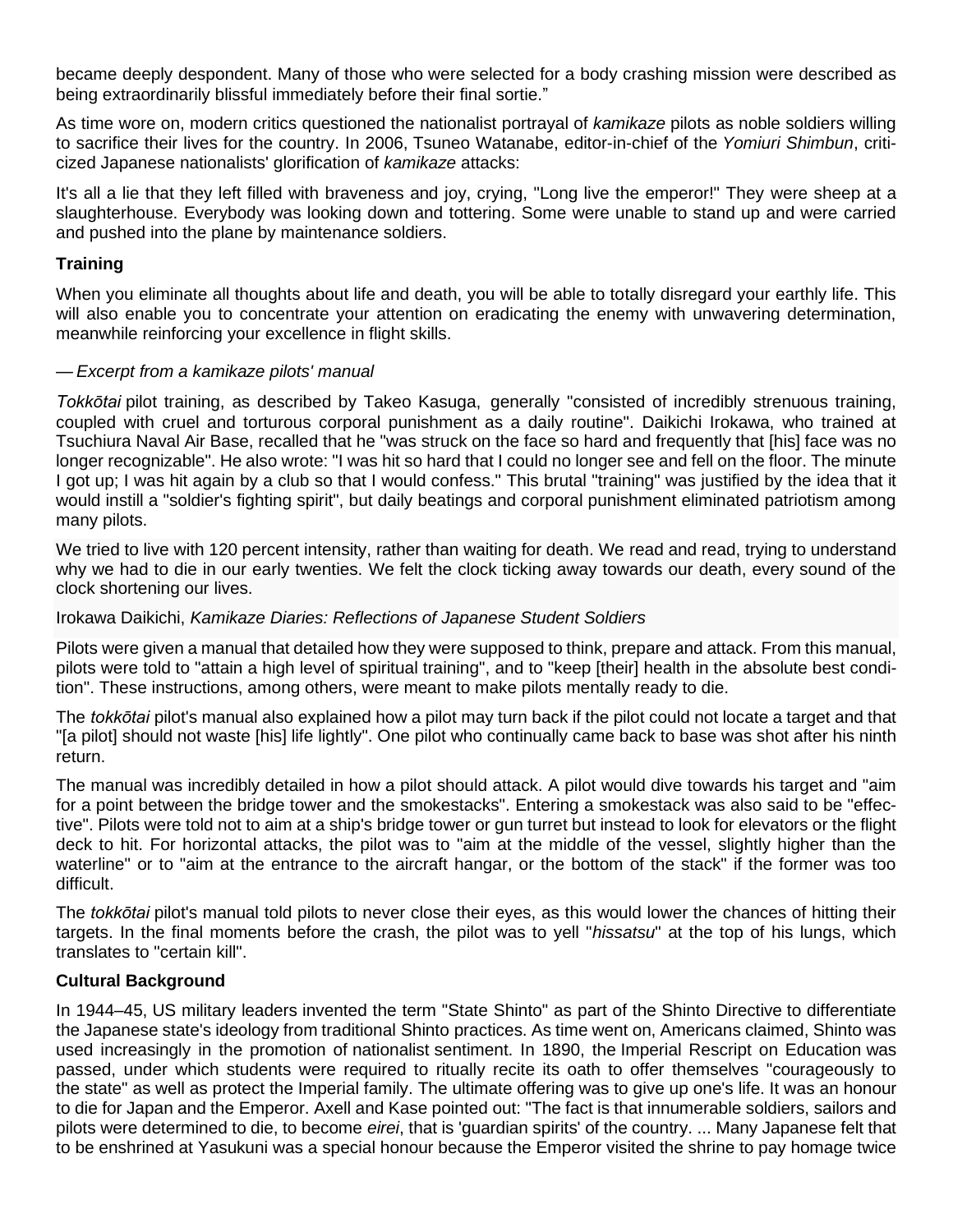a year. Yasukuni is the only shrine deifying common men which the Emperor would visit to pay his respects." Young Japanese people were indoctrinated from an early age with these ideals.



**Chiran high school girls wave farewell with cherry blossom branches to departing** *kamikaze* **pilot in a Nakajima Ki-43-IIIa** *Hayabusa*

Following the commencement of the *kamikaze* tactic, newspapers and books ran advertisements, articles and stories regarding the suicide bombers to aid in recruiting and support. In October 1944, the *Nippon Times* quoted Lieutenant Sekio Nishina: "The spirit of the Special Attack Corps is the great spirit that runs in the blood of every Japanese ... The crashing action which simultaneously kills the enemy and oneself without fail is called the Special Attack ... Every Japanese is capable of becoming a member of the Special Attack Corps." Publishers also played up the idea that the *kamikaze* were enshrined at Yasukuni and ran exaggerated stories of *kamikaze* bravery – there were even fairy tales for little children that promoted the *kamikaze*. A Foreign Office official named Toshikazu Kase said: "It was customary for GHQ [in Tokyo] to make false announcements of victory in utter disregard of facts, and for the elated and complacent public to believe them."

While many stories were falsified, some were true, such as that of Kiyu Ishikawa, who saved a Japanese ship when he crashed his plane into a torpedo that an American submarine had launched. The sergeant major was posthumously promoted to second lieutenant by the emperor and was enshrined at Yasukuni. Stories like these, which showed the kind of praise and honour death produced, encouraged young Japanese to volunteer for the Special Attack Corps and instilled a desire in the youth to die as a *kamikaze*.

Ceremonies were carried out before *kamikaze* pilots departed on their final mission. The *kamikaze* shared ceremonial cups of sake or water known as "mizu no sakazuki". Many Army officer *kamikaze* took their swords along, while the Navy pilots (as a general rule) did not. The *kamikaze*, along with all Japanese aviators flying over unfriendly territory, were issued (or purchased, if they were officers) a Nambu pistol with which to end their lives if they risked being captured. Like all Army and Navy servicemen, the *kamikaze* would wear their *senninbari*, a "belt of a thousand stitches" given to them by their mothers. They also composed and read a death poem, a tradition stemming from the samurai, who did so before committing *seppuku*. Pilots carried prayers from their families and were given military decorations. The *kamikaze* were escorted by other pilots whose function was to protect them en route to their destination and report on the results. Some of these escort pilots, such as Zero pilot Toshimitsu Imaizumi, were later sent out on their own *kamikaze* missions.

While it is commonly perceived that volunteers signed up in droves for *kamikaze* missions, it has also been contended that there was extensive coercion and peer pressure involved in recruiting soldiers for the sacrifice. Their motivations in "volunteering" were complex and not simply about patriotism or bringing honour to their families. Firsthand interviews with surviving *kamikaze* and escort pilots has revealed that they were motivated by a desire to protect their families from perceived atrocities and possible extinction at the hands of the Allies. They viewed themselves as the last defense.

At least one of these pilots was a conscripted Korean with a Japanese name, adopted under the pre-war *Soshikaimei* ordinance that compelled Koreans to take Japanese personal names. Eleven of the 1,036 IJA *kamikaze* pilots who died in sorties from Chiran and other Japanese air bases during the Battle of Okinawa were Koreans.

It is said that young pilots on *kamikaze* missions often flew southwest from Japan over the 922 m (3,025 ft) Mount Kaimon. The mountain is also called *"Satsuma Fuji"* (meaning a mountain like Mount Fuji but located in the Satsuma Province region). Suicide-mission pilots looked over their shoulders to see the mountain, the southernmost on the Japanese mainland, said farewell to their country and saluted the mountain. Residents on Kikaishima Island, east of Amami Ōshima, say that pilots from suicide-mission units dropped flowers from the air as they departed on their final missions.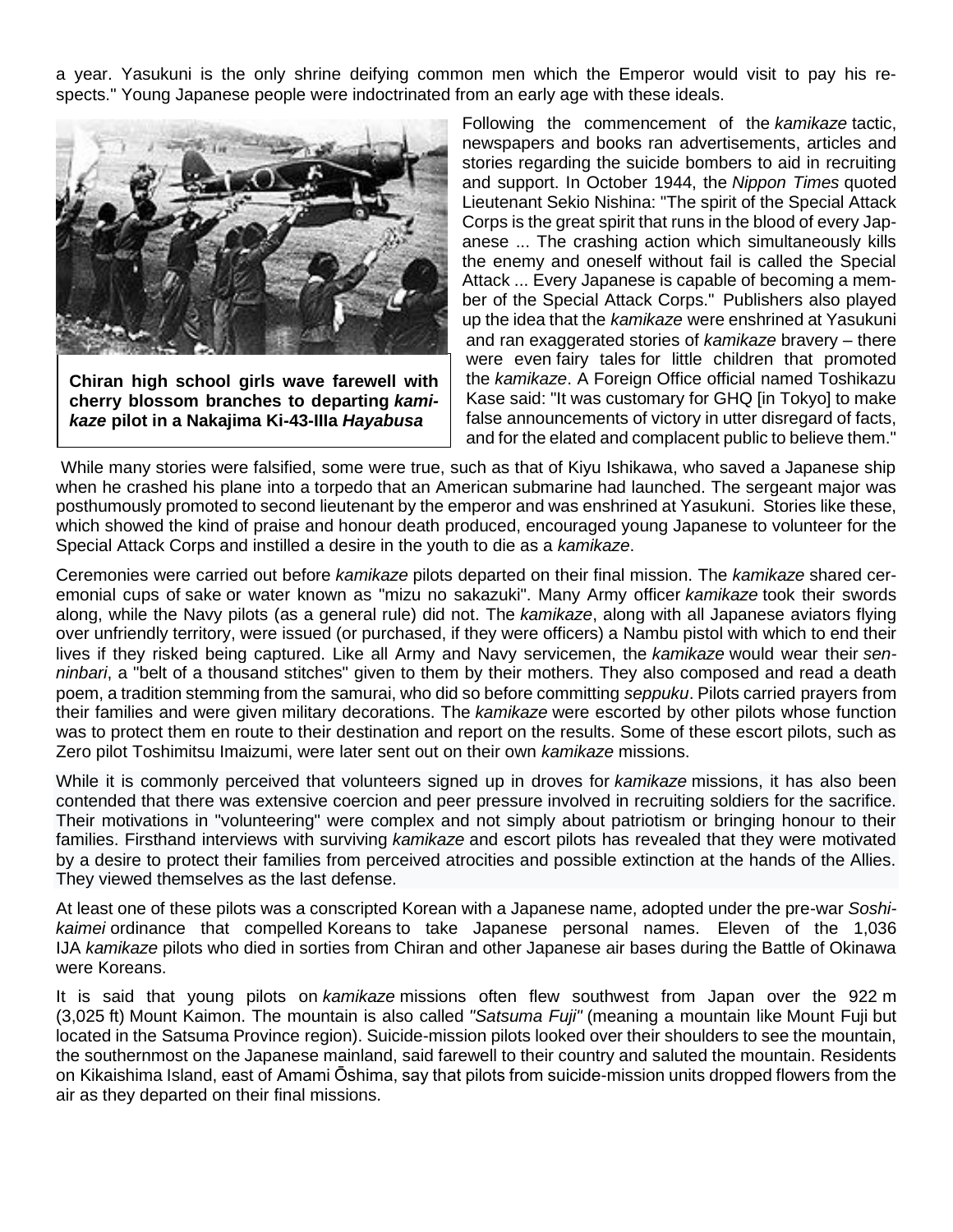

**Kamikaze pilots before their final mission**

*Kamikaze* pilots who were unable to complete their missions (because of mechanical failure, interception, etc.) were stigmatized in the years following the war. This stigma began to diminish some 50 years after the war as scholars and publishers began to distribute the survivors' stories.

Some Japanese military personnel were critical of the policy. Officers such as Minoru Genda, Tadashi Minobe and Yoshio Shiga, refused to obey the policy. They said that the commander of a *kamikaze* attack should engage in the task first. Some persons who obeyed the policy, such as Kiyokuma Okajima, Saburo Shindo and Iyozo Fujita, were also critical of the policy. Saburō Sakai said: "We never dared to question orders, to doubt authority, to do anything but immediately carry out all the commands of our superiors. We were automatons who obeyed without thinking." Tetsuzo Iwamoto refused to engage in a *kamikaze* attack because he thought the task of fighter pilots was to shoot down aircraft.

#### **Quotations**

*" I cannot predict the outcome of the air battles, but you will be making a mistake if you should regard Special Attack operations as normal methods. The right way is to attack the enemy with skill and return to the base with good results. A plane should be utilized over and over again. That's the way to fight a war. The current thinking is skewed. Otherwise, you cannot expect to improve air power. There will be no progress if flyers continue to die".*

#### *— Lieutenant Commander Iwatani, Taiyo (Sun) magazine, March 1945.*

*"Ah, two souls reside in my heart. After all I am just a human being. Sometimes, my chest pounds with excitement when I think of the day I will fly into the sky. I trained my mind and body as hard as I could and am anxious for the day I can use them to their full capacity in fighting. I think my life and death belong to the mission. Yet, at other times, I envy those science majors who remain at home [exempt from the draft]. … One of my souls looks to heaven, while the other is attracted to the earth. I wish to enter the Navy as soon as possible so that I can devote myself to the task. I hope that the days when I am tormented by stupid thoughts will pass quickly".*

#### *— Hachiro Sasaki*

"*It is easy to talk about death in the abstract, as the ancient philosophers discussed. But it is real death I fear, and I don't know if I can overcome the fear. Even for a short life, there are many memories. For someone who had a good life, it is very difficult to part with it. But I reached a point of no return. I must plunge into an enemy vessel.*

*To be honest, I cannot say that the wish to die for the emperor is genuine, coming from my heart. However, it is decided for me that I die for the emperor".*

#### *— Ichizo Hayashi*

*"I am pleased to have the honour of having been chosen as a member of a Special Attack Force that is on its way into battle, but I cannot help crying when I think of you, Mum. When I reflect on the hopes you had for my future ... I feel so sad that I am going to die without doing anything to bring you joy".*

*— Ichizo Hayashi, last letter home a few days before his final flight. April 1945*